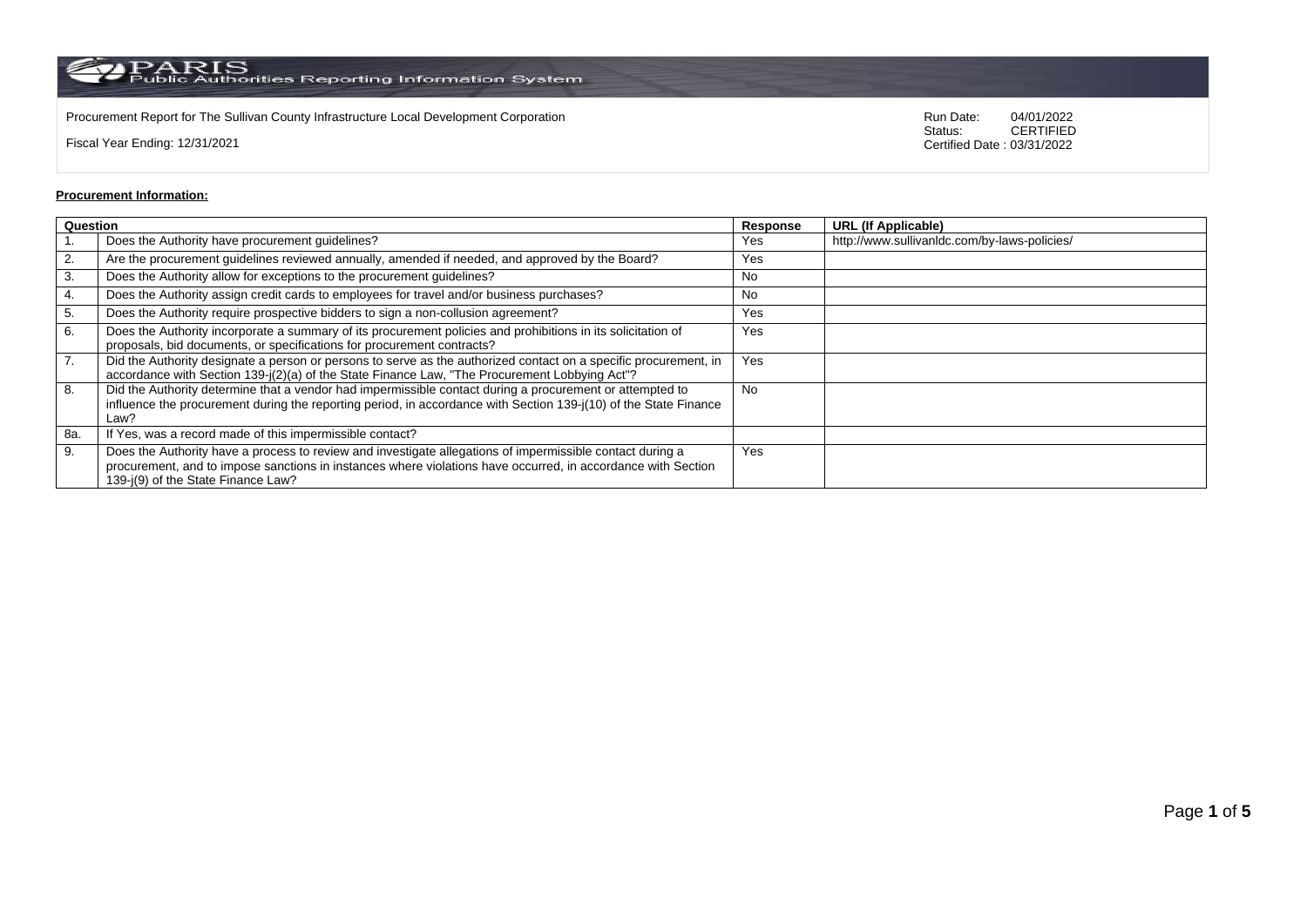$\rm PARS$  PARIS<br>Public Authorities Reporting Information System

Procurement Report for The Sullivan County Infrastructure Local Development Corporation Run Date: 04/01/2022 Run Date: 04/01/2022 Run Date: 04/01/2022 Run Date: 04/01/2022 Run Date: 04/01/2022 Ratus: 04/04/2022 Ratus: 04/0

Fiscal Year Ending: 12/31/2021

04/01/2022<br>CERTIFIED Certified Date : 03/31/2022

## **Procurement Transactions Listing:**

| <b>Vendor Name</b><br>1.                                                      | County of Sullivan IDA                  | <b>Address Line1</b>                     | 548 Broadway            |
|-------------------------------------------------------------------------------|-----------------------------------------|------------------------------------------|-------------------------|
| <b>Type of Procurement</b>                                                    | <b>Staffing Services</b>                | <b>Address Line2</b>                     |                         |
| <b>Award Process</b>                                                          | Non Contract Procurement/Purchase Order | City                                     | <b>MONTICELLO</b>       |
| <b>Award Date</b>                                                             |                                         | <b>State</b>                             | <b>NY</b>               |
| <b>End Date</b>                                                               |                                         | <b>Postal Code</b>                       | 12701                   |
| <b>Fair Market Value</b>                                                      |                                         | Plus <sub>4</sub>                        |                         |
| Amount                                                                        |                                         | <b>Province/Region</b>                   |                         |
| <b>Amount Expended For</b><br><b>Fiscal Year</b>                              | \$12,000.00                             | Country                                  | <b>United States</b>    |
| <b>Explain why the Fair</b><br><b>Market Value is Less</b><br>than the Amount |                                         | <b>Procurement</b><br><b>Description</b> | administrative services |

| <b>Vendor Name</b><br>2.                                                      | County of Sullivan IDA                  | <b>Address Line1</b>                     | County of Sullivan Industrial Development Agency                                                           |
|-------------------------------------------------------------------------------|-----------------------------------------|------------------------------------------|------------------------------------------------------------------------------------------------------------|
| <b>Type of Procurement</b>                                                    | <b>Other Professional Services</b>      | <b>Address Line2</b>                     | 548 Broadway                                                                                               |
| <b>Award Process</b>                                                          | Non Contract Procurement/Purchase Order | City                                     | <b>MONTICELLO</b>                                                                                          |
| <b>Award Date</b>                                                             |                                         | <b>State</b>                             | <b>NY</b>                                                                                                  |
| <b>End Date</b>                                                               |                                         | <b>Postal Code</b>                       | 12701                                                                                                      |
| <b>Fair Market Value</b>                                                      |                                         | Plus 4                                   |                                                                                                            |
| Amount                                                                        |                                         | <b>Province/Region</b>                   |                                                                                                            |
| <b>Amount Expended For</b><br><b>Fiscal Year</b>                              | \$6.203.81                              | Country                                  | <b>United States</b>                                                                                       |
| <b>Explain why the Fair</b><br><b>Market Value is Less</b><br>than the Amount |                                         | <b>Procurement</b><br><b>Description</b> | reimbursement of insurance premiums for which The Sullivan County<br>Infrastructure LDC is a named insured |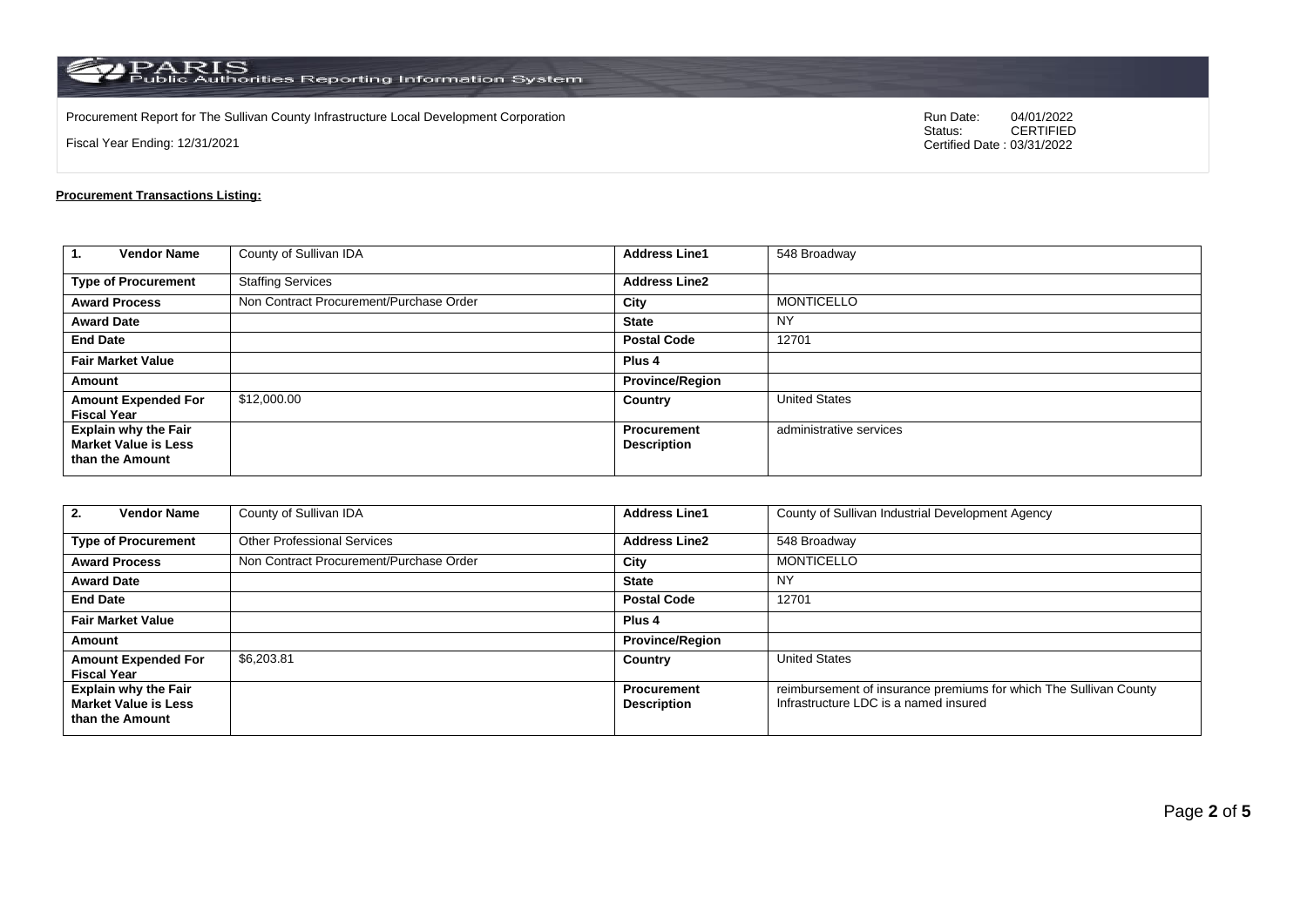PARIS<br>Public Authorities Reporting Information System

Procurement Report for The Sullivan County Infrastructure Local Development Corporation Run Date: 04/01/2022 Run Date: 04/01/2022 Run Date: 04/01/2022 Run Date: 04/01/2022 Run Date: 04/01/2022 Ratus: 04/04/2022 Ratus: 04/0

Fiscal Year Ending: 12/31/2021

04/01/2022<br>CERTIFIED Certified Date : 03/31/2022

| <b>Vendor Name</b><br>3.                                                      | Garigliano Law Offices LLP              | <b>Address Line1</b>              | 449 Broadway         |
|-------------------------------------------------------------------------------|-----------------------------------------|-----------------------------------|----------------------|
| <b>Type of Procurement</b>                                                    | Legal Services                          | <b>Address Line2</b>              |                      |
| <b>Award Process</b>                                                          | Non Contract Procurement/Purchase Order | City                              | <b>MONTICELLO</b>    |
| <b>Award Date</b>                                                             |                                         | <b>State</b>                      | NY                   |
| <b>End Date</b>                                                               |                                         | <b>Postal Code</b>                | 12701                |
| <b>Fair Market Value</b>                                                      |                                         | Plus <sub>4</sub>                 |                      |
| Amount                                                                        |                                         | <b>Province/Region</b>            |                      |
| <b>Amount Expended For</b><br><b>Fiscal Year</b>                              | \$18,000.00                             | Country                           | <b>United States</b> |
| <b>Explain why the Fair</b><br><b>Market Value is Less</b><br>than the Amount |                                         | Procurement<br><b>Description</b> | legal services       |

| <b>Vendor Name</b><br>4.                                                      | MuniCap Inc.                            | <b>Address Line1</b>                     | 8630 M Guildford Road        |
|-------------------------------------------------------------------------------|-----------------------------------------|------------------------------------------|------------------------------|
| <b>Type of Procurement</b>                                                    | <b>Other Professional Services</b>      | <b>Address Line2</b>                     | #263                         |
| <b>Award Process</b>                                                          | Non Contract Procurement/Purchase Order | City                                     | <b>COLUMBIA</b>              |
| <b>Award Date</b>                                                             |                                         | <b>State</b>                             | MD                           |
| <b>End Date</b>                                                               |                                         | <b>Postal Code</b>                       | 21046                        |
| <b>Fair Market Value</b>                                                      |                                         | Plus <sub>4</sub>                        |                              |
| Amount                                                                        |                                         | <b>Province/Region</b>                   |                              |
| <b>Amount Expended For</b><br><b>Fiscal Year</b>                              | \$14,840.00                             | Country                                  | <b>United States</b>         |
| <b>Explain why the Fair</b><br><b>Market Value is Less</b><br>than the Amount |                                         | <b>Procurement</b><br><b>Description</b> | bond administration services |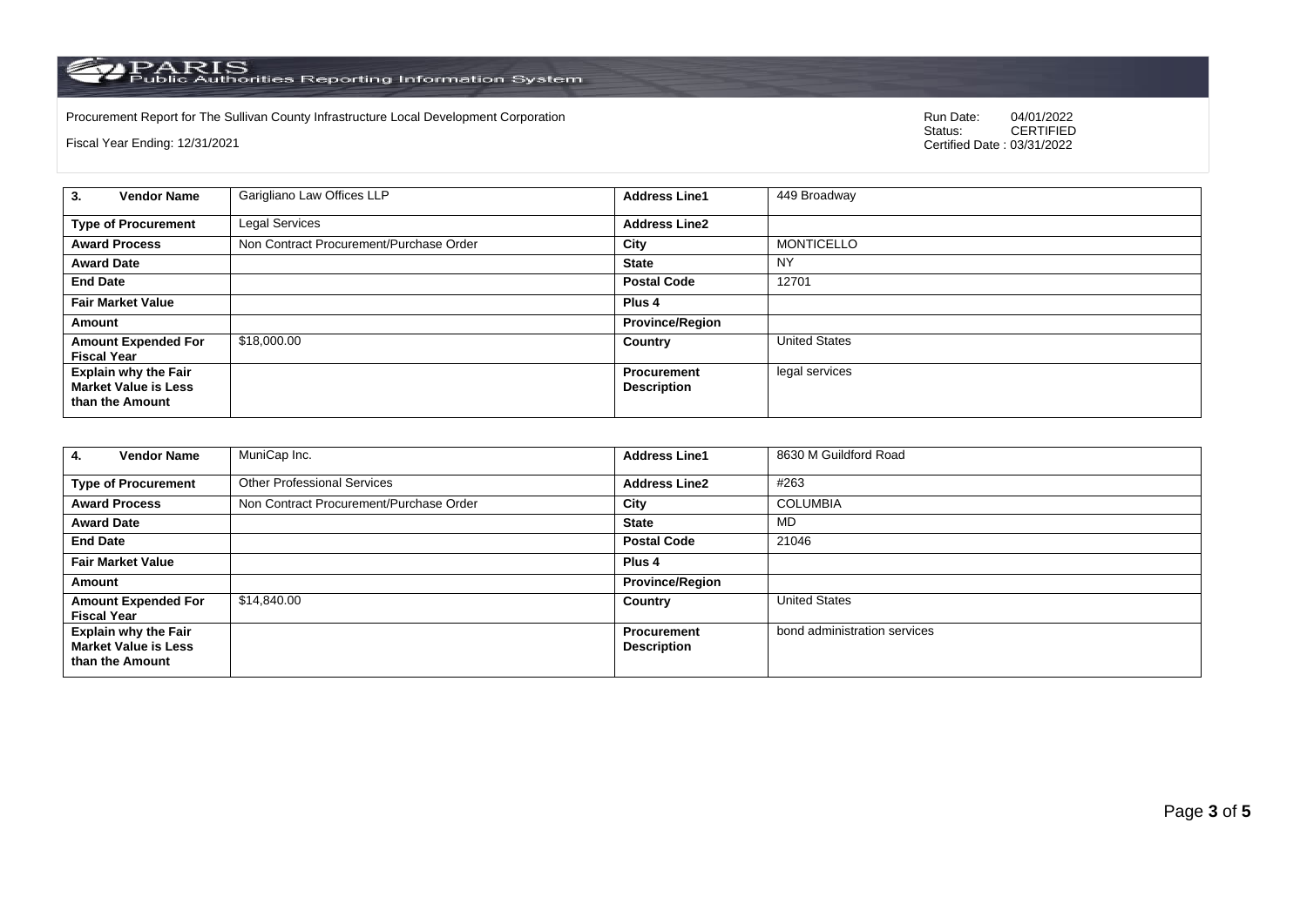PARIS<br>Public Authorities Reporting Information System

Procurement Report for The Sullivan County Infrastructure Local Development Corporation Run Date: 04/01/2022 Run Date: 04/01/2022 Run Date: 04/01/2022 Run Date: 04/01/2022 Run Date: 04/01/2022 Ratus: 04/04/2022 Ratus: 04/0

Fiscal Year Ending: 12/31/2021

04/01/2022<br>CERTIFIED Certified Date : 03/31/2022

| <b>Vendor Name</b><br>5.                                                      | RBT CPAs, LLP                            | <b>Address Line1</b>                     | 11 Racquet Road       |
|-------------------------------------------------------------------------------|------------------------------------------|------------------------------------------|-----------------------|
| <b>Type of Procurement</b>                                                    | <b>Financial Services</b>                | <b>Address Line2</b>                     | PO Box 10009          |
| <b>Award Process</b>                                                          | Authority Contract - Non-Competitive Bid | City                                     | NEWBURGH              |
| <b>Award Date</b>                                                             | 12/27/2019                               | <b>State</b>                             | NY                    |
| <b>End Date</b>                                                               | 12/31/2022                               | <b>Postal Code</b>                       | 12550                 |
| <b>Fair Market Value</b>                                                      | \$22,500.00                              | Plus 4                                   |                       |
| Amount                                                                        | \$22,500.00                              | <b>Province/Region</b>                   |                       |
| <b>Amount Expended For</b><br><b>Fiscal Year</b>                              | \$7,500.00                               | Country                                  | <b>United States</b>  |
| <b>Explain why the Fair</b><br><b>Market Value is Less</b><br>than the Amount |                                          | <b>Procurement</b><br><b>Description</b> | agency audit services |

| <b>Vendor Name</b><br>6.                                                      | <b>Wilmington Trust</b>                 | <b>Address Line1</b>                     | PO Box 8955           |
|-------------------------------------------------------------------------------|-----------------------------------------|------------------------------------------|-----------------------|
| <b>Type of Procurement</b>                                                    | <b>Financial Services</b>               | <b>Address Line2</b>                     |                       |
| <b>Award Process</b>                                                          | Non Contract Procurement/Purchase Order | City                                     | <b>WILMINGTON</b>     |
| <b>Award Date</b>                                                             |                                         | <b>State</b>                             | DE.                   |
| <b>End Date</b>                                                               |                                         | <b>Postal Code</b>                       | 19899                 |
| <b>Fair Market Value</b>                                                      |                                         | Plus <sub>4</sub>                        | 8955                  |
| Amount                                                                        |                                         | <b>Province/Region</b>                   |                       |
| <b>Amount Expended For</b><br><b>Fiscal Year</b>                              | \$8,000.00                              | Country                                  | <b>United States</b>  |
| <b>Explain why the Fair</b><br><b>Market Value is Less</b><br>than the Amount |                                         | <b>Procurement</b><br><b>Description</b> | bond trustee services |